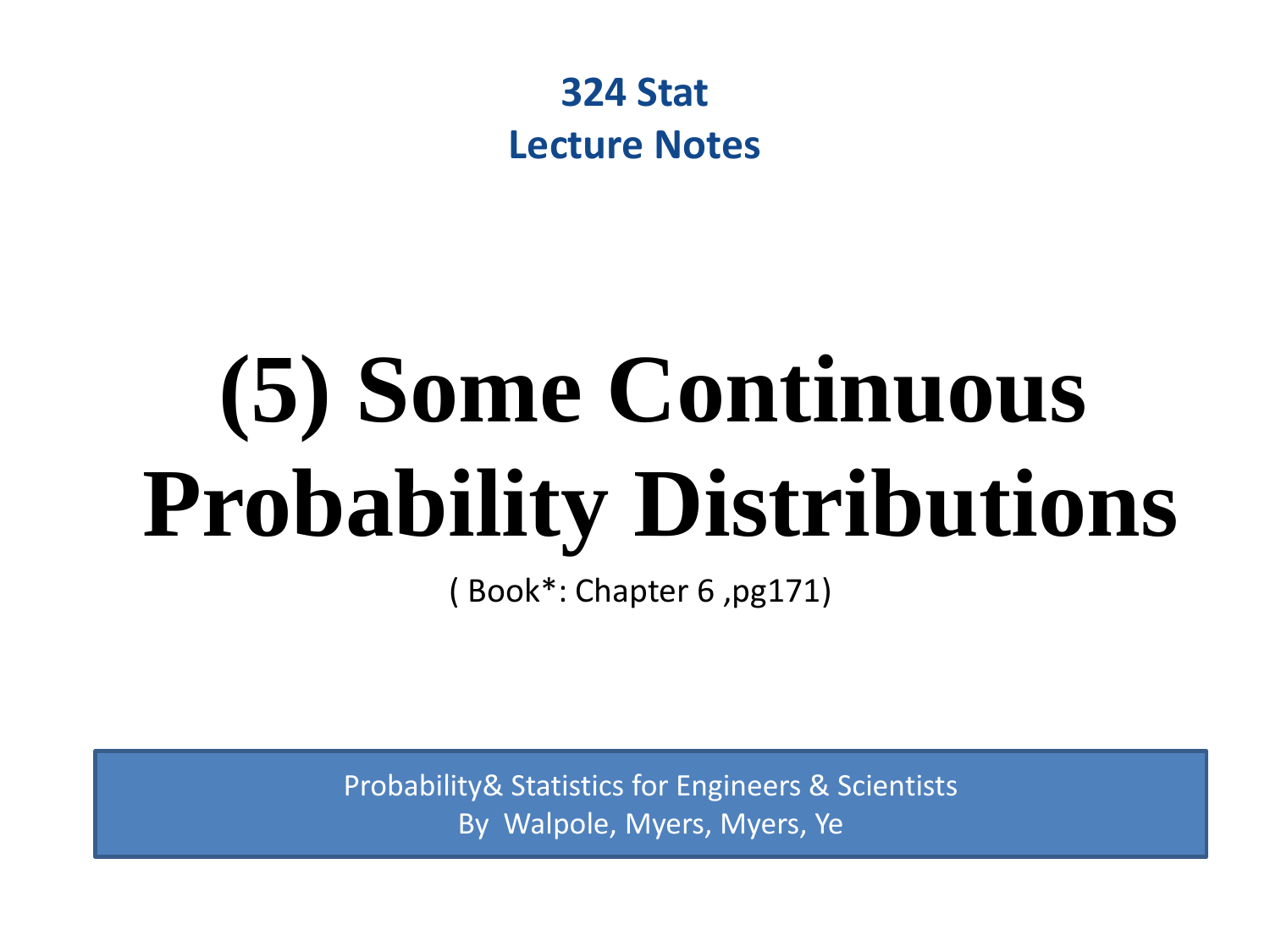### **5.1 Normal Distribution:**

• The probability density function of the normal random variable **X,** with mean µ and variance  $\sigma^2$  is given by:

$$
f(x,\mu,\sigma^2) = \frac{1}{\sigma\sqrt{2\Pi}} e^{-\frac{1}{2}(\frac{X-\mu}{\sigma})^2}, \quad -\infty < x < \infty
$$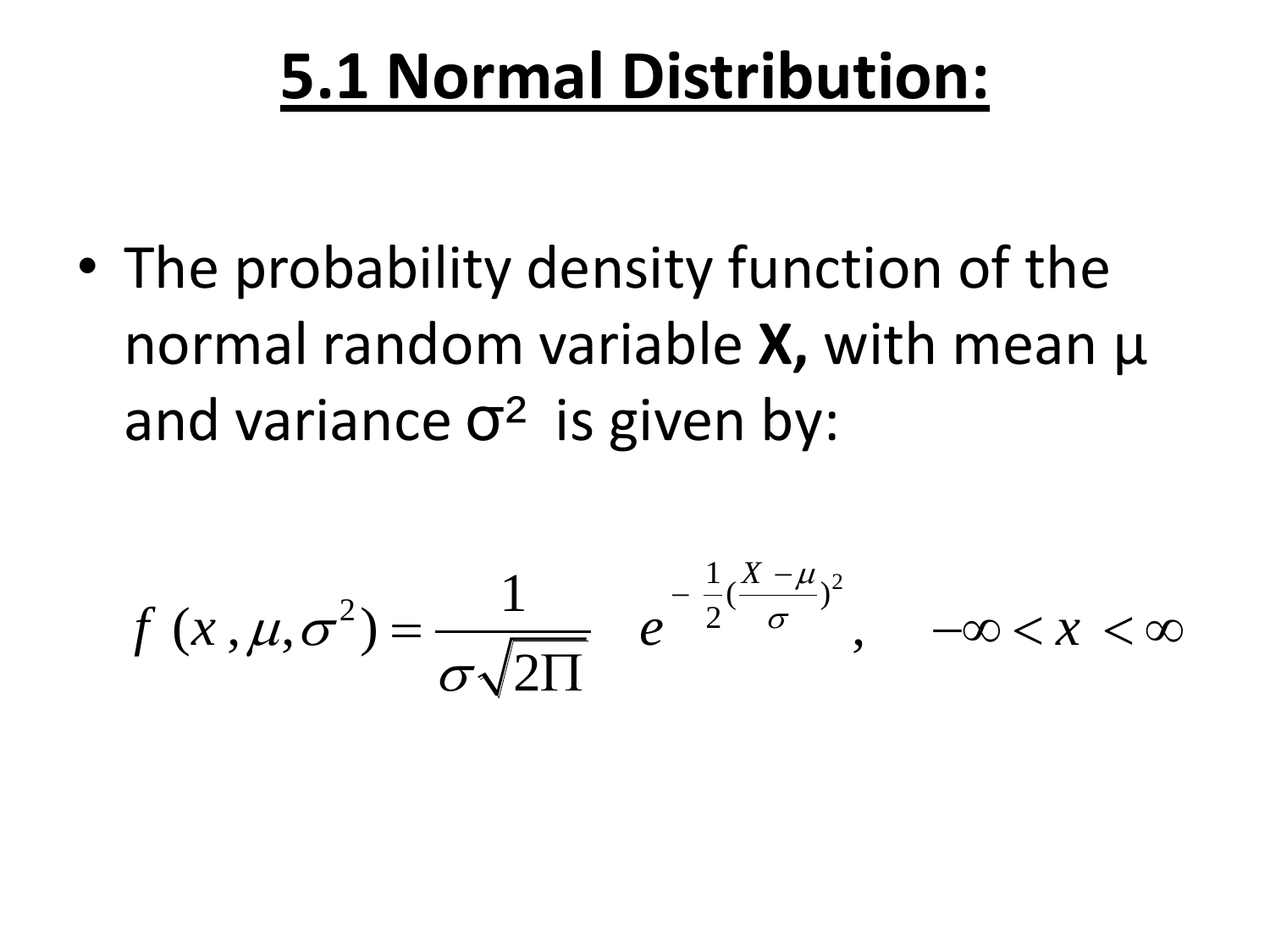## **5.1.1 The Normal Curve has the Following Properties:**

- The mode, which is the point on the horizontal axis where the curve is a maximum, occurs at  $X = \mu$ , (Mode = Median = Mean).
- The curve is symmetric about a vertical axis through the mean *µ* .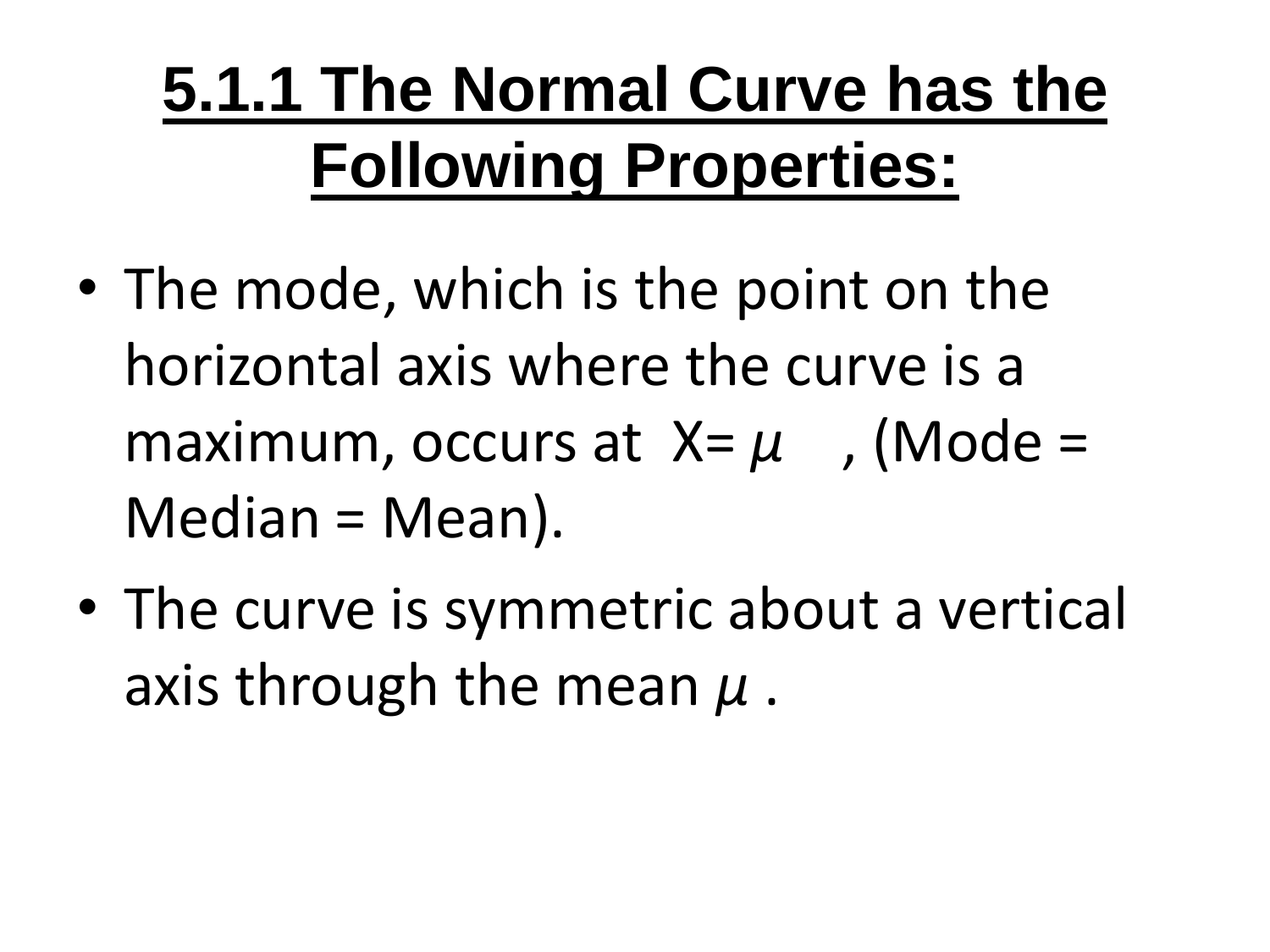• The total area under the curve and above the horizontal axis is equal to **1**.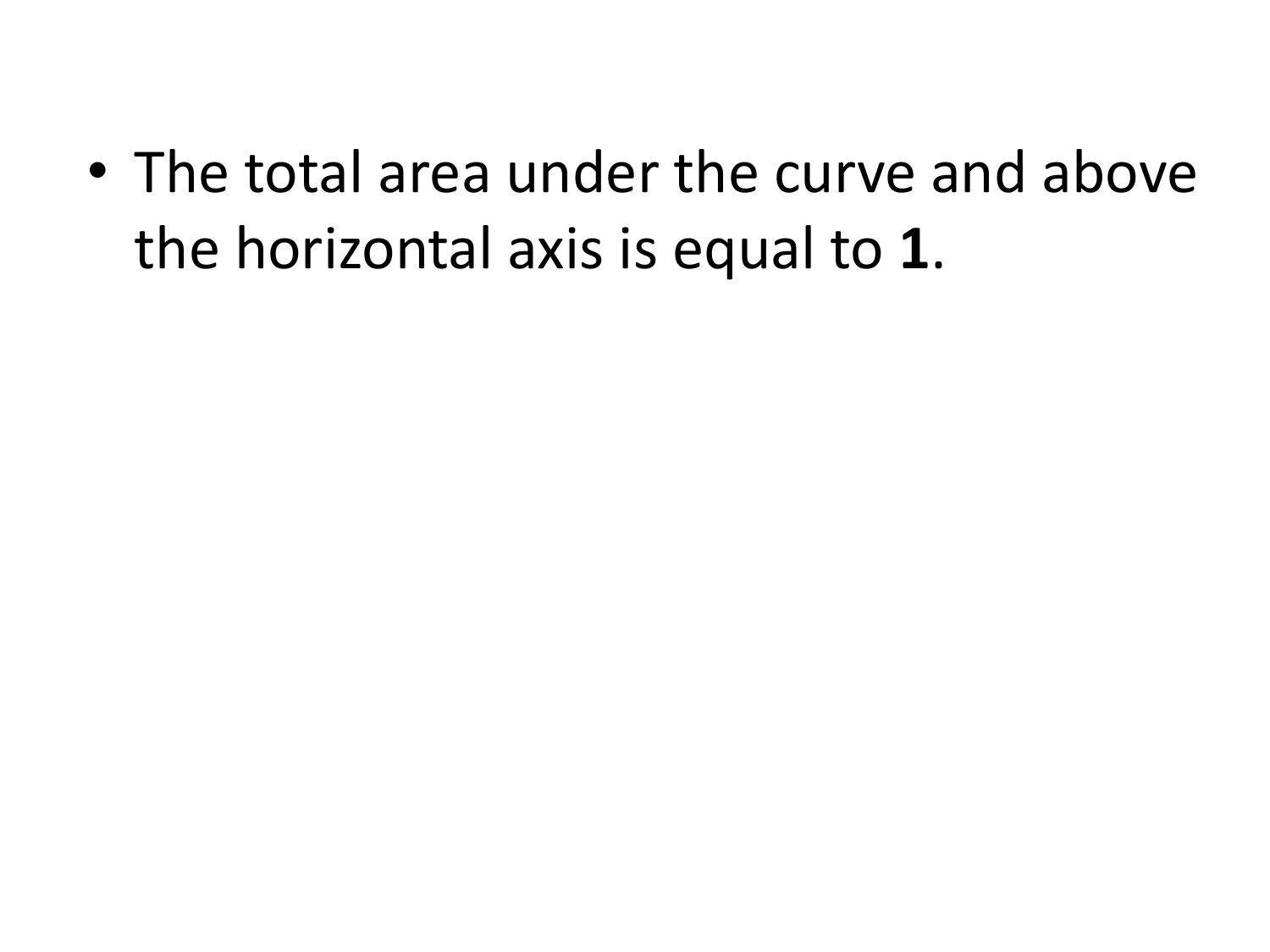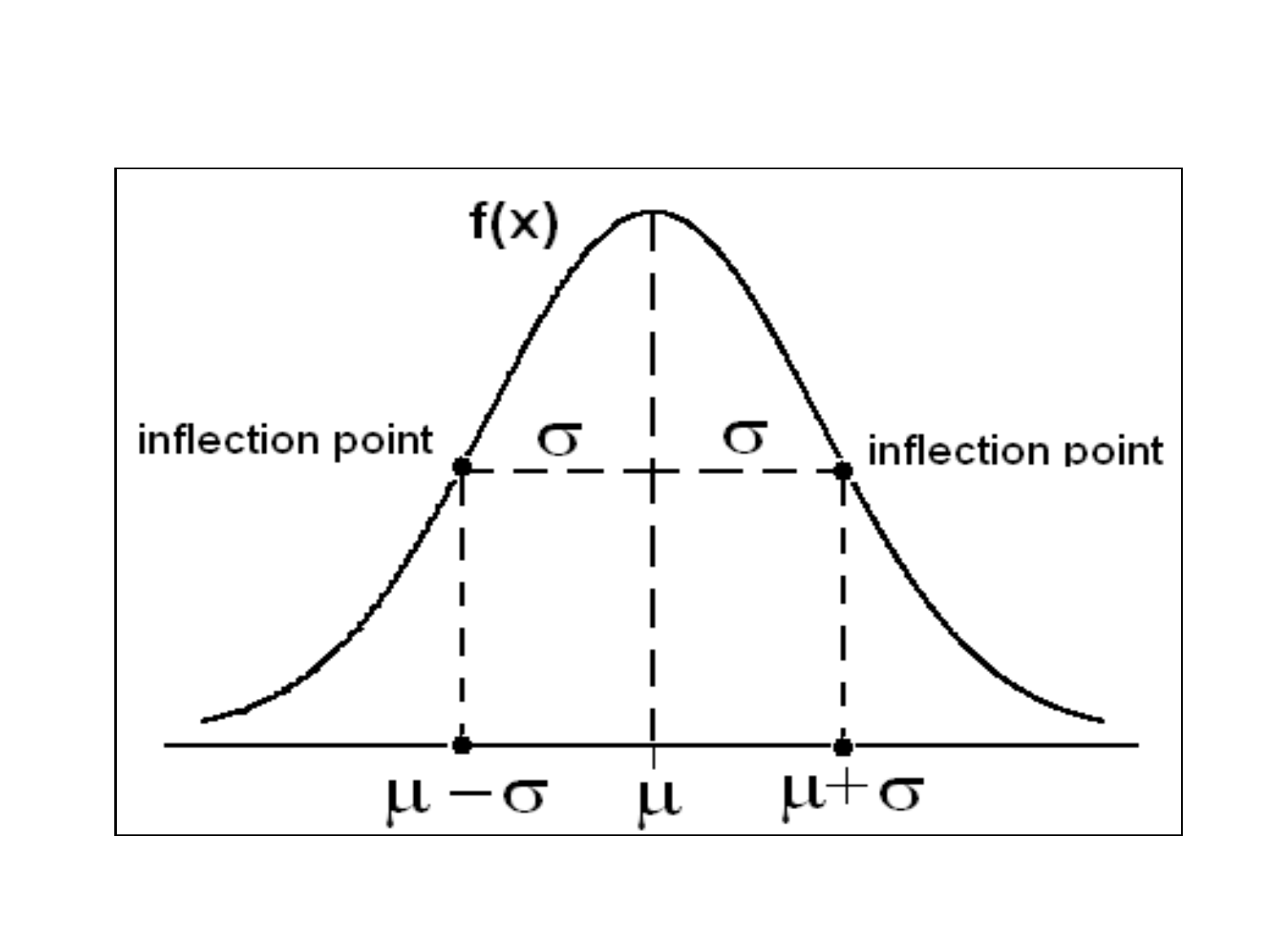## **Definition: Standard Normal Distribution:**

- The distribution of a normal random variable with mean **zero** and variance **one** is called a standard normal distribution denoted by *Z≈N(0,1)*
- **Areas under the Normal Curve:**

$$
X \approx N(\mu, \sigma)
$$

$$
Z = \frac{X - \mu}{\sigma} \approx N(0,1)
$$

• Using the standard normal tables to find the areas under the curve.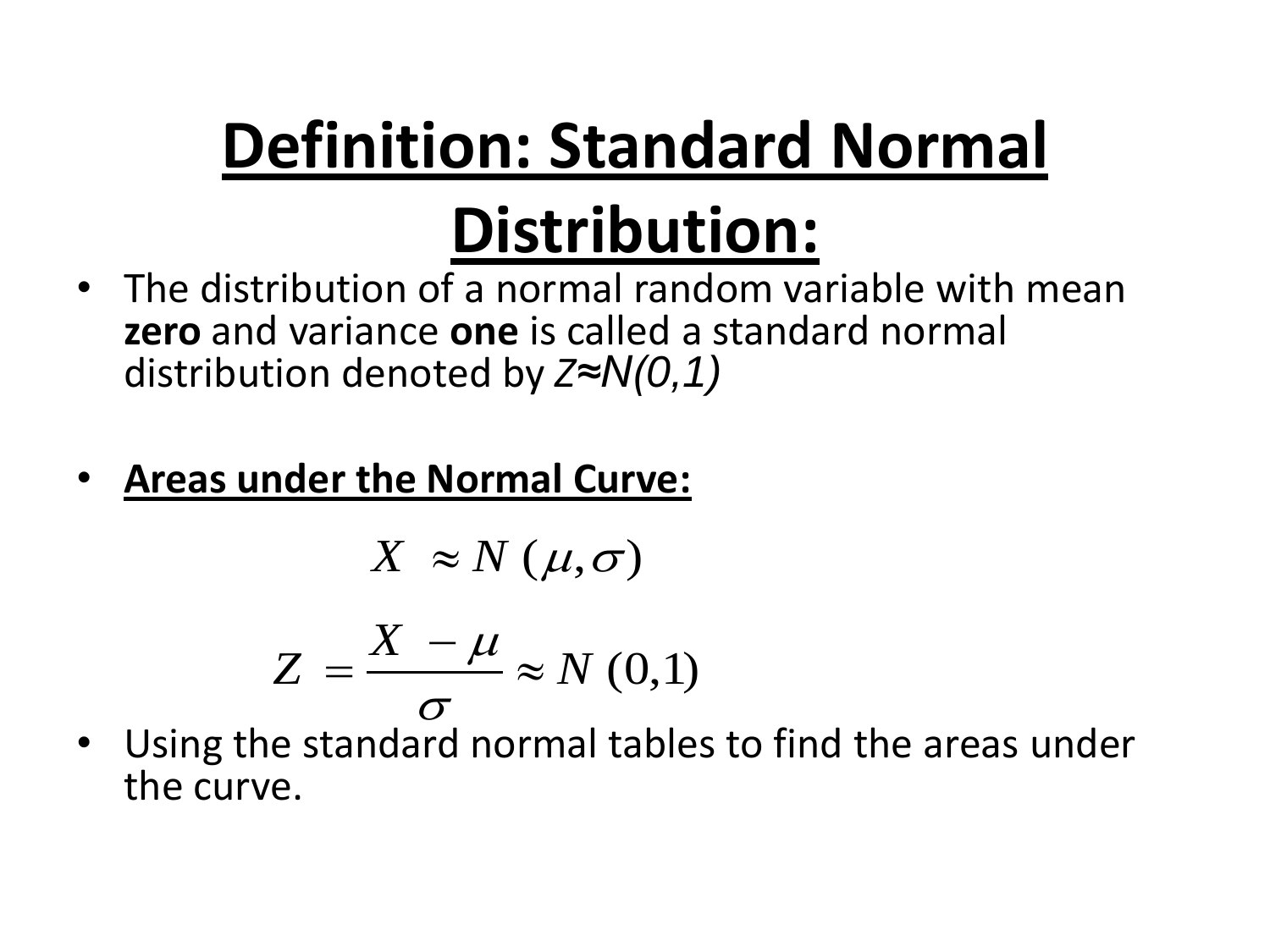## The pdf of  $Z~N(0,1)$  is given by:

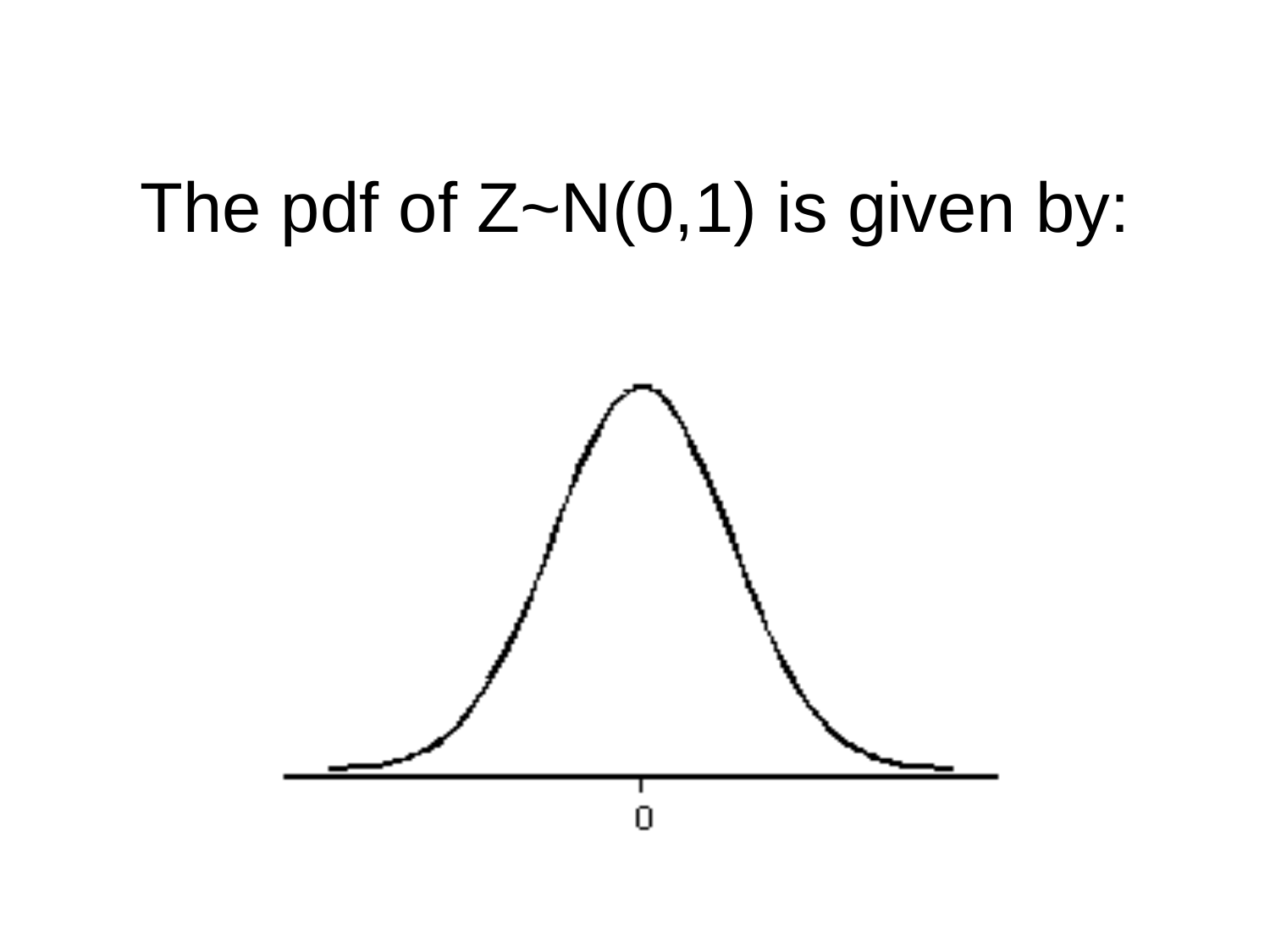## **EX (1):**

Using the tables of the standard normal distribution, find:  $(a) P(Z < 2.11)$ (*b*)  $P(Z > -1.33)$  $(c) P(Z = 3)$  $(d) P(-1.2 < Z < 2.1)$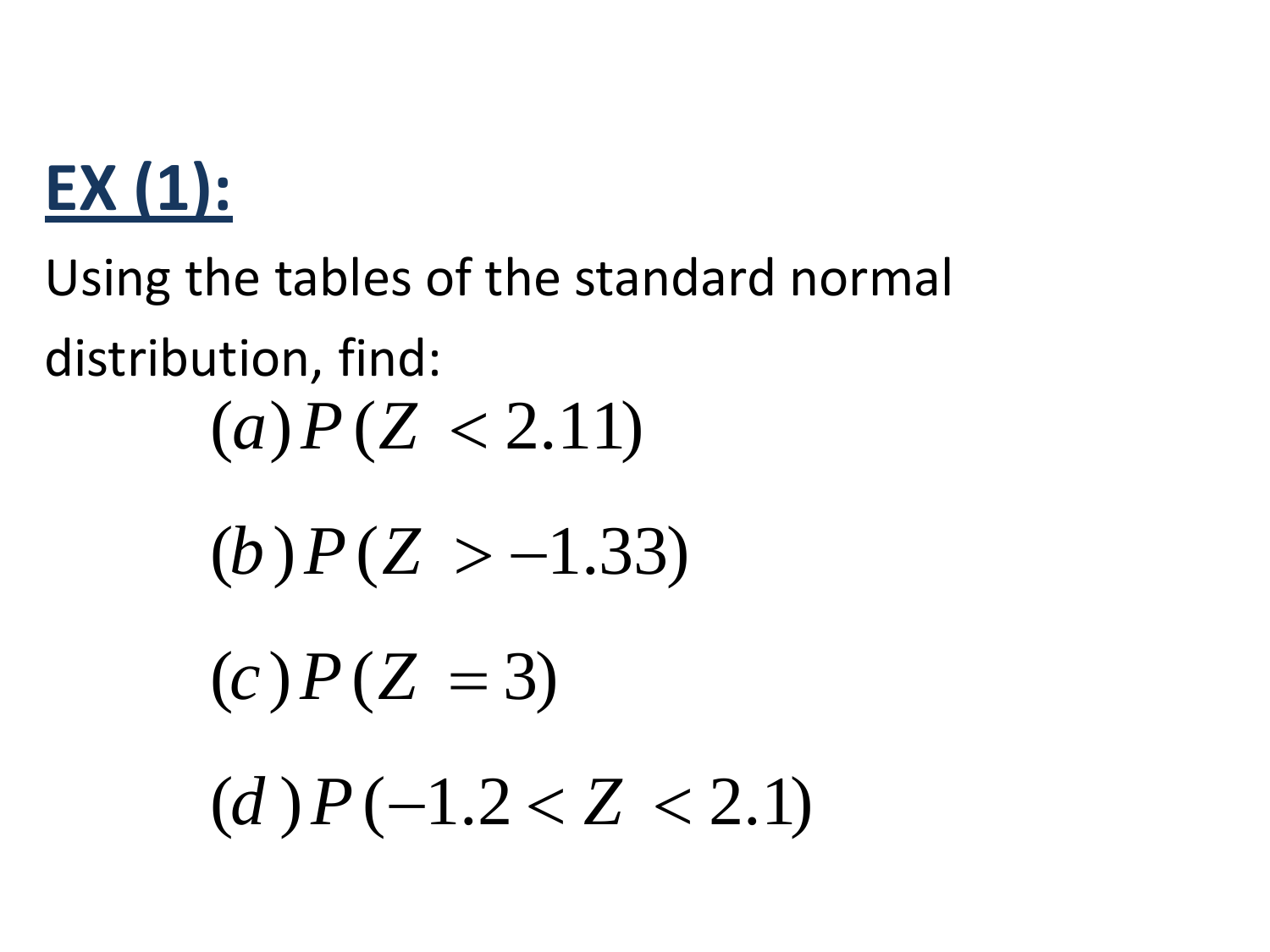#### Solution:

#### $(a)P(Z < 2.11) = 0.9826$

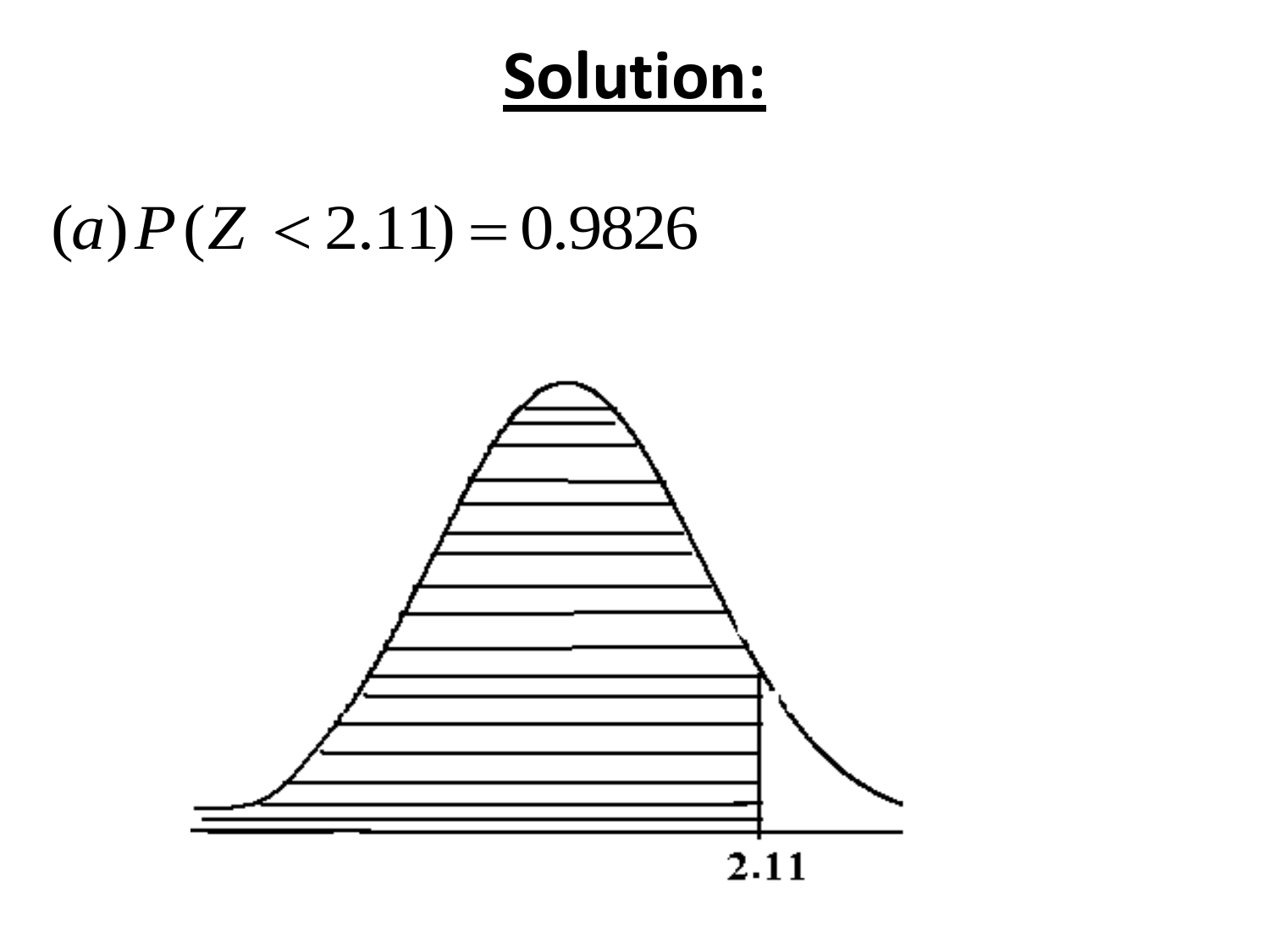### (b)  $P(Z > -1.33) = 1 - 0.0918 = 0.9082$

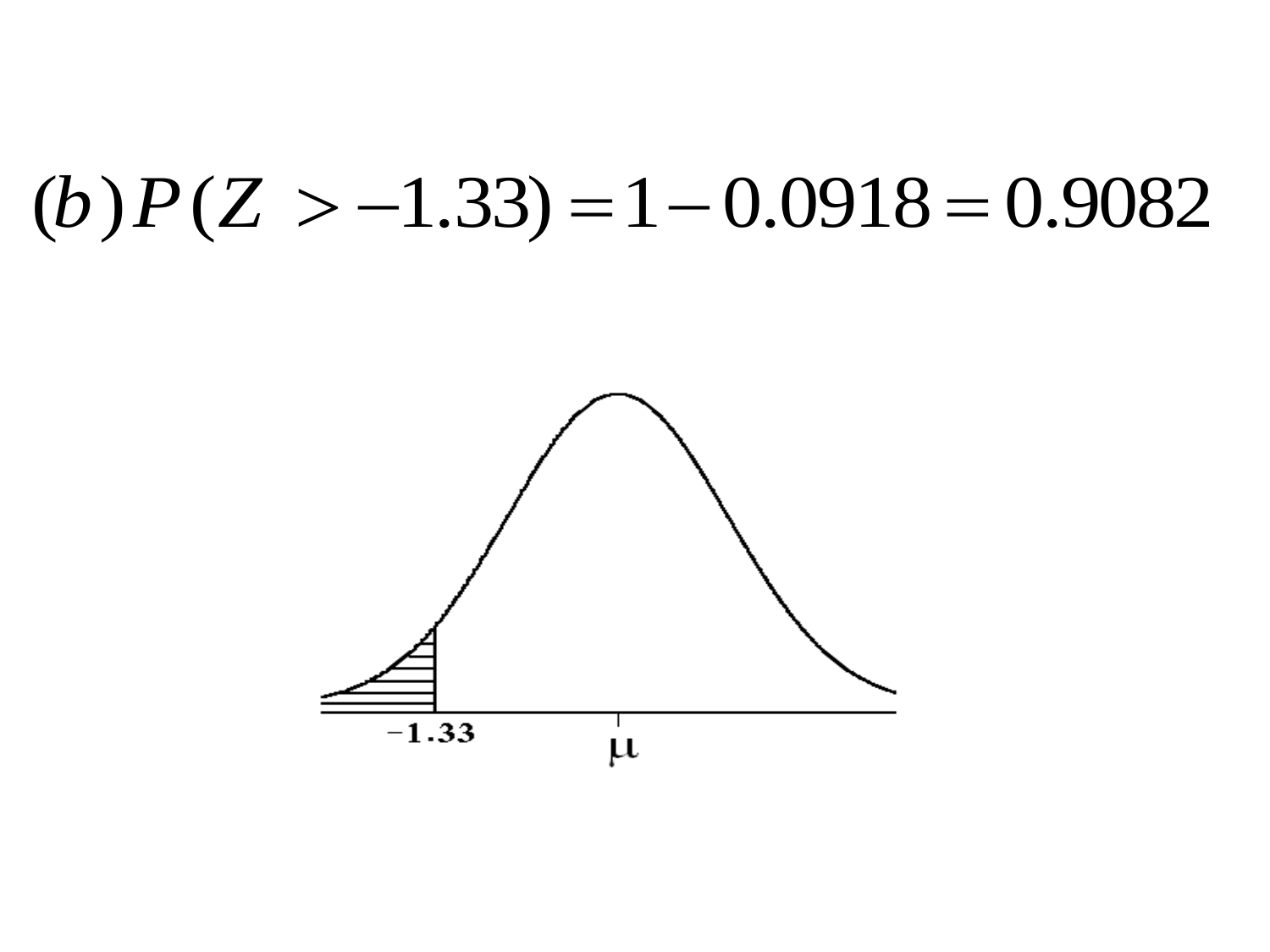# (*c*)  $P(Z = 3) = 0$ <br>(*d*)  $P(-1.2 < Z < 2.1) = 0.9821 - 0.1151 = 0.867$



See Ex: 6.2, 6.3, pg 178-179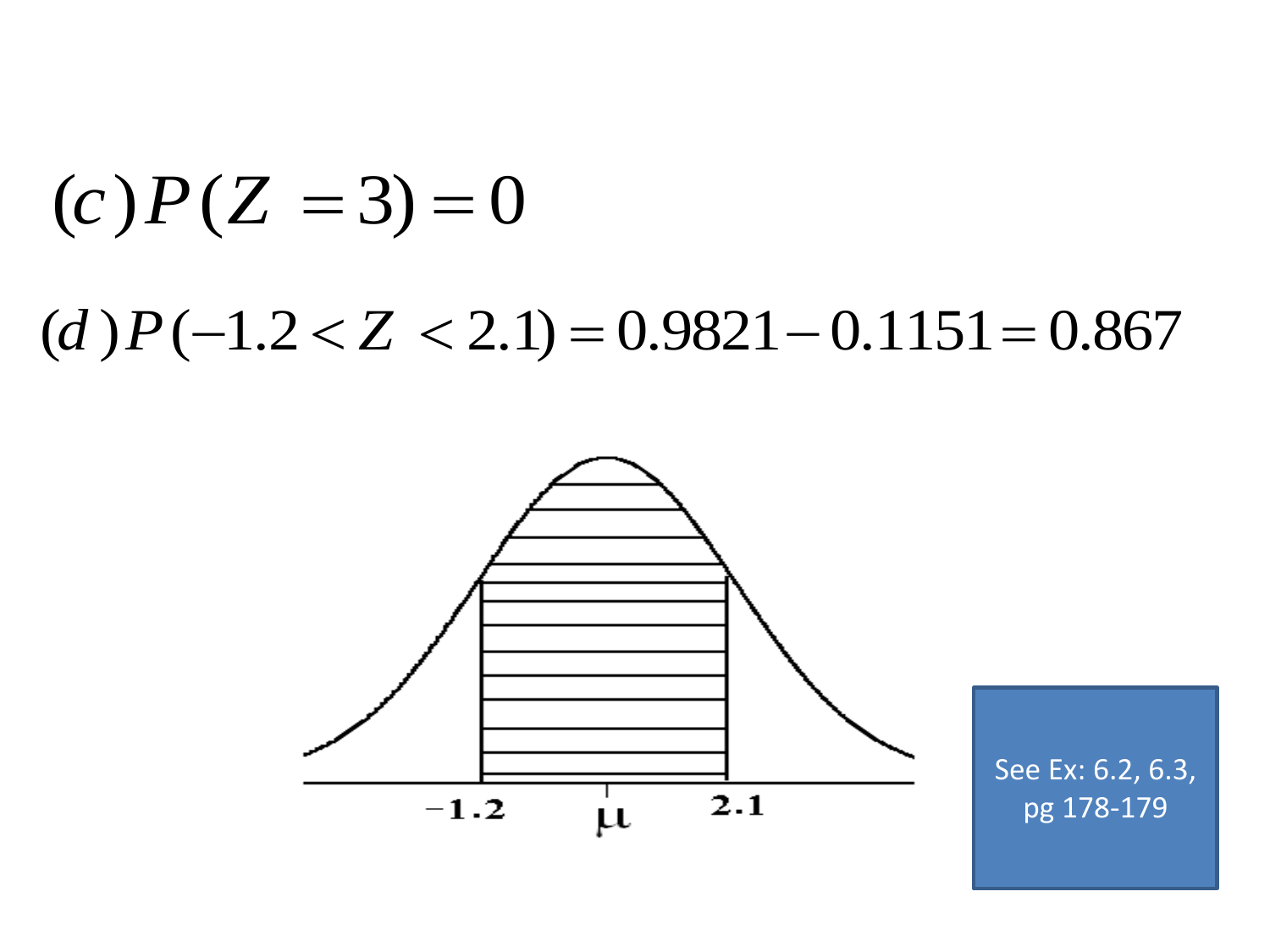## **EX (6.2 pg 178):**

- Using the standard normal tables, find the area under the curve that lies:
- A. to the right of  $Z=1.84$
- B, to the left of  $z=2.51$
- C. between  $z=1.97$  and  $z=0.86$
- A. at the point  $z = -2.15$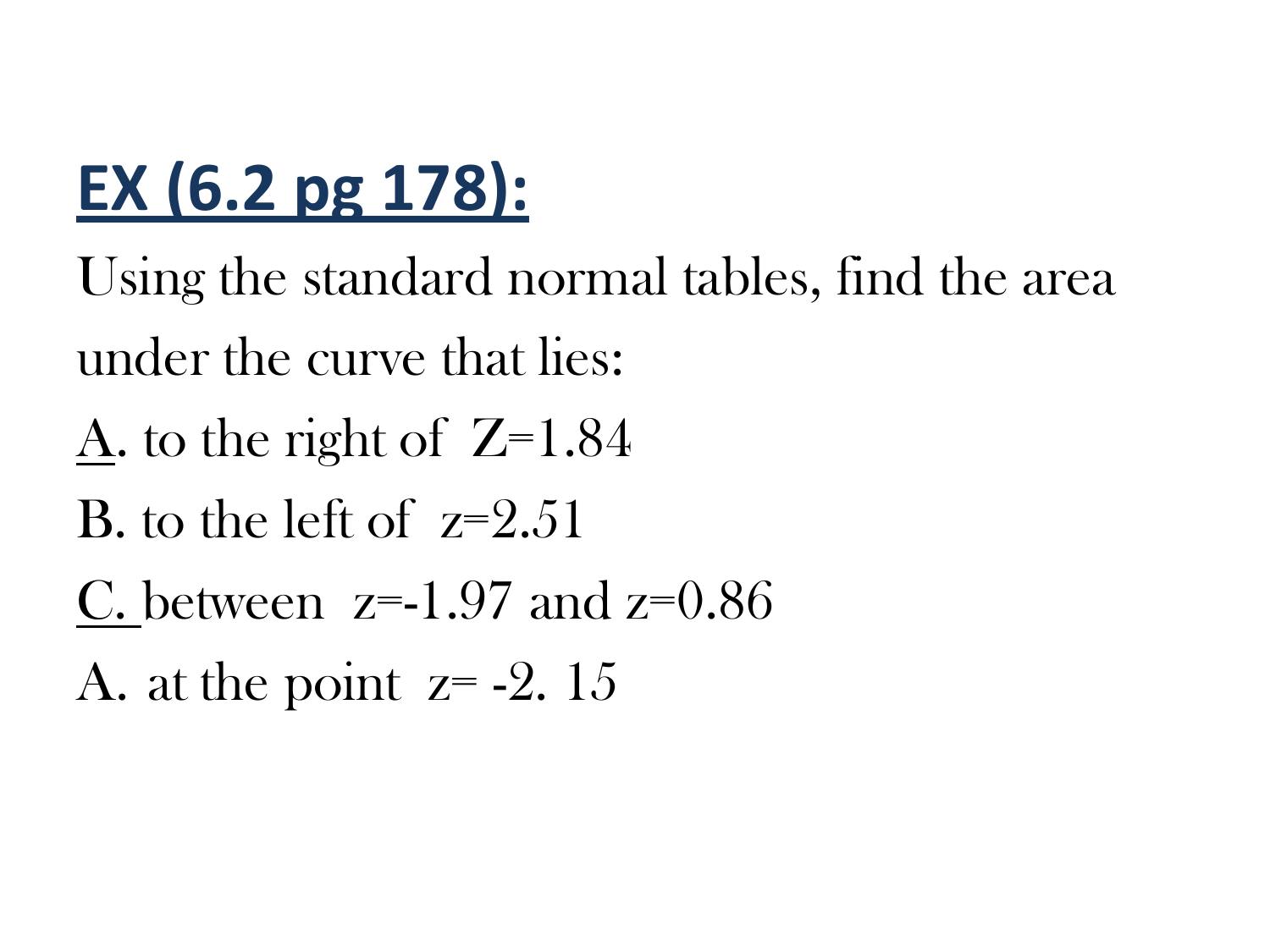## **Solution:**

#### A. to the right of  $Z=1.84$

 $P(Z > 1.84) = 1 - 0.9671 = 0.0329$ 

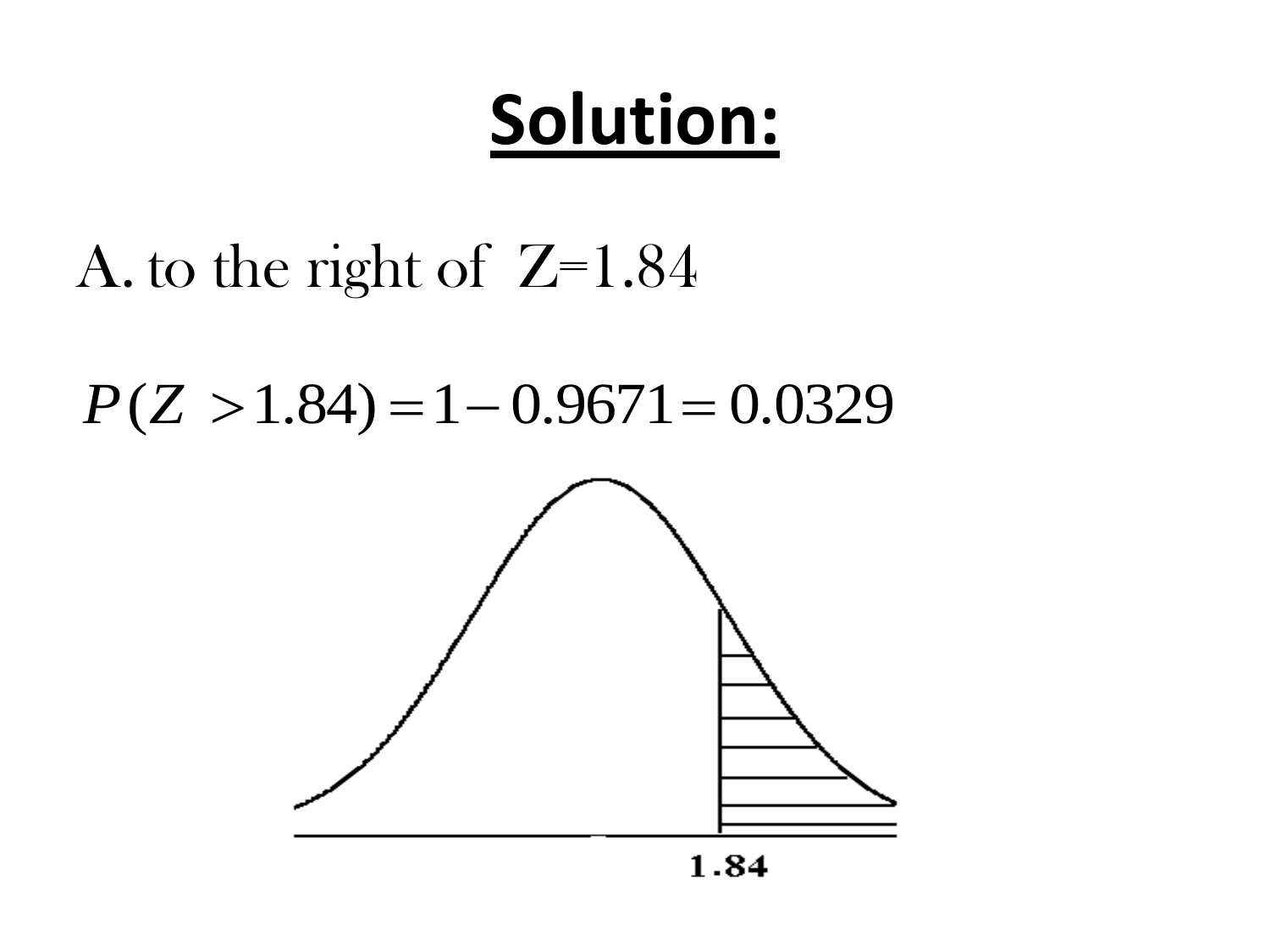#### **B**. to the left of  $z=2.51$

## $P(Z < 2.51) = 0.9940$

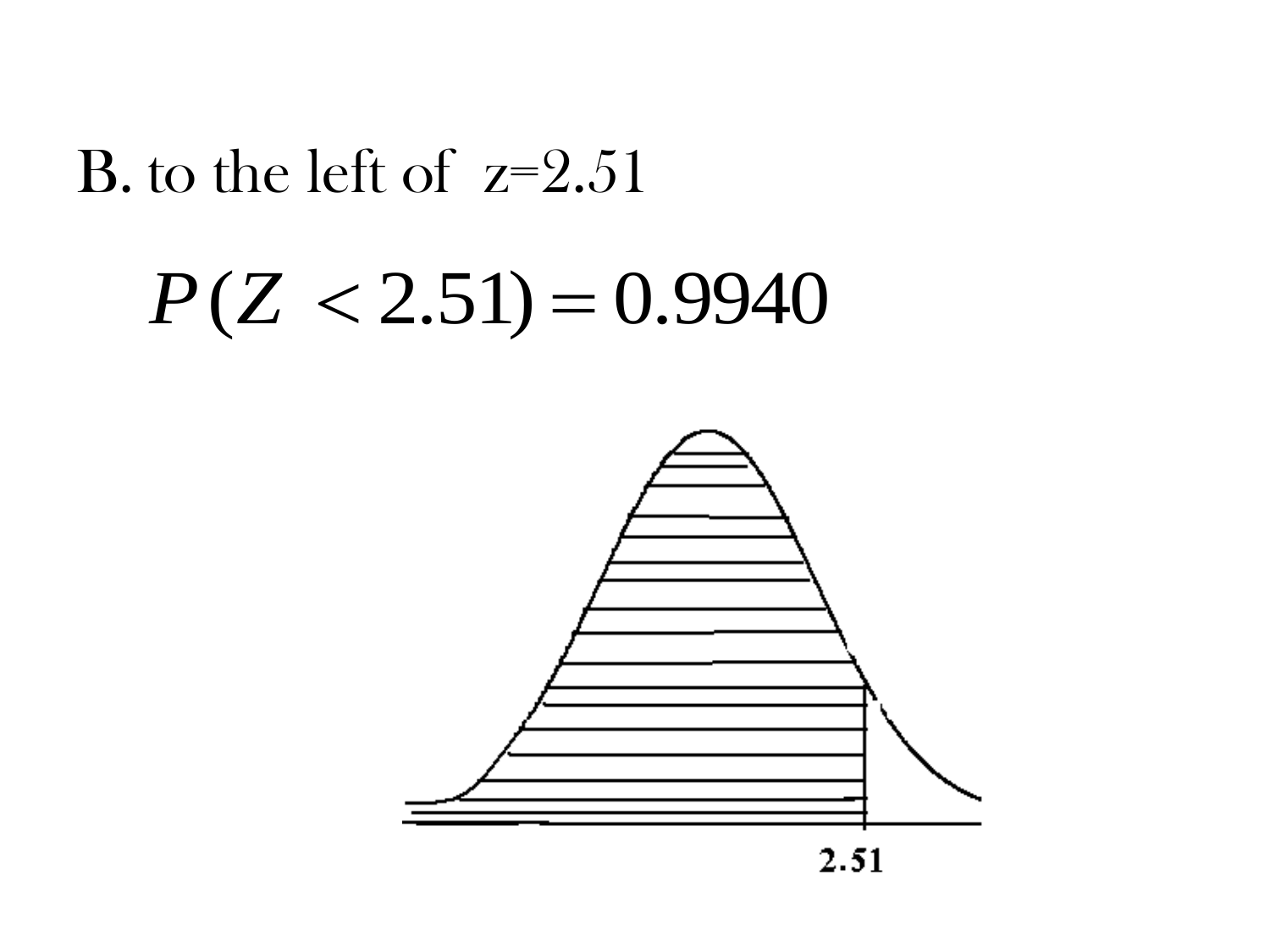#### C between  $z=1.97$  and  $z=0.86$

#### $P(-1.97 < Z < 0.86) = 0.8051 - 0.0244 = 0.7807$

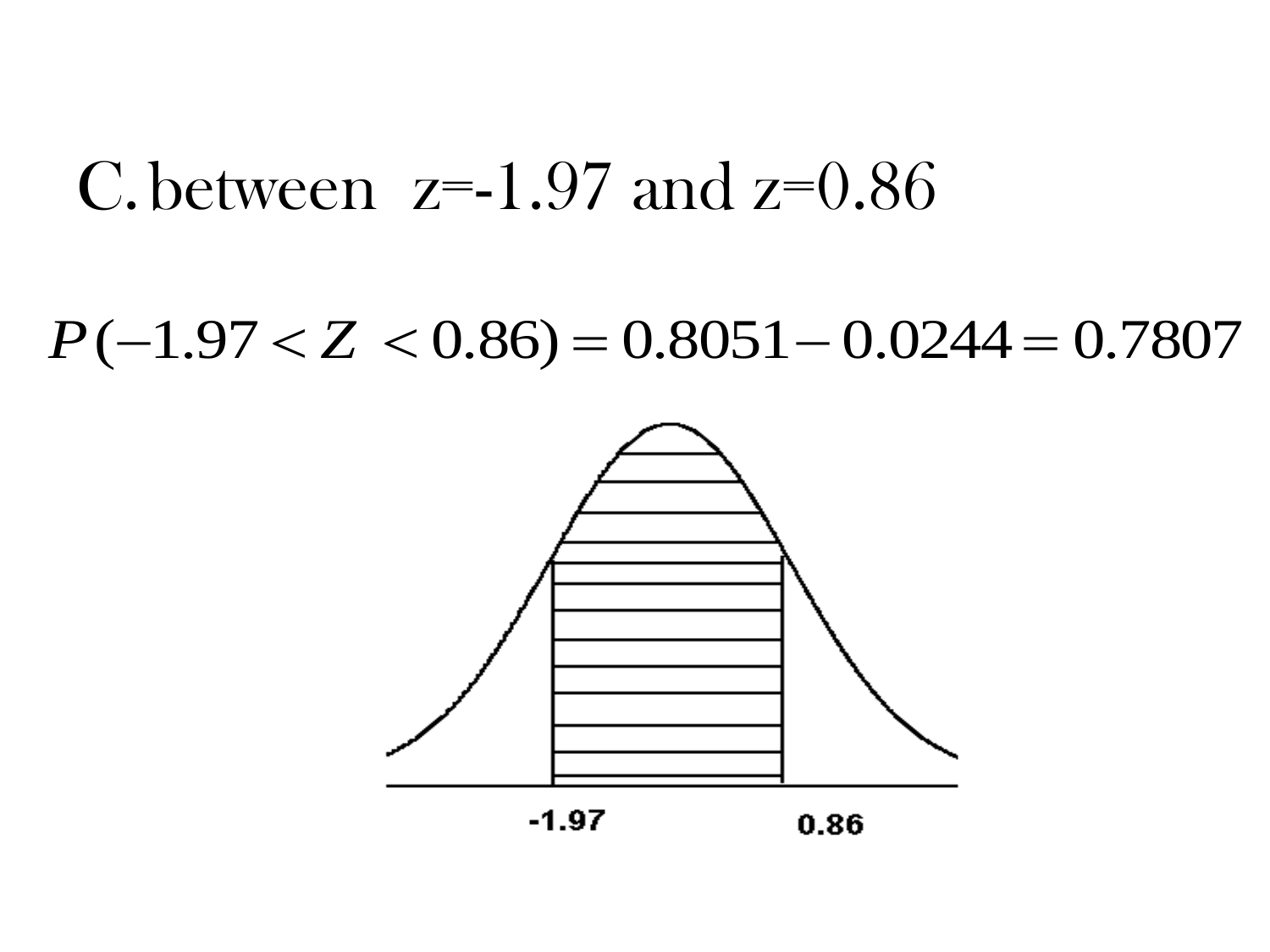#### D. at the point  $z = -2$ . 15

## $P(Z = -2.15) = 0$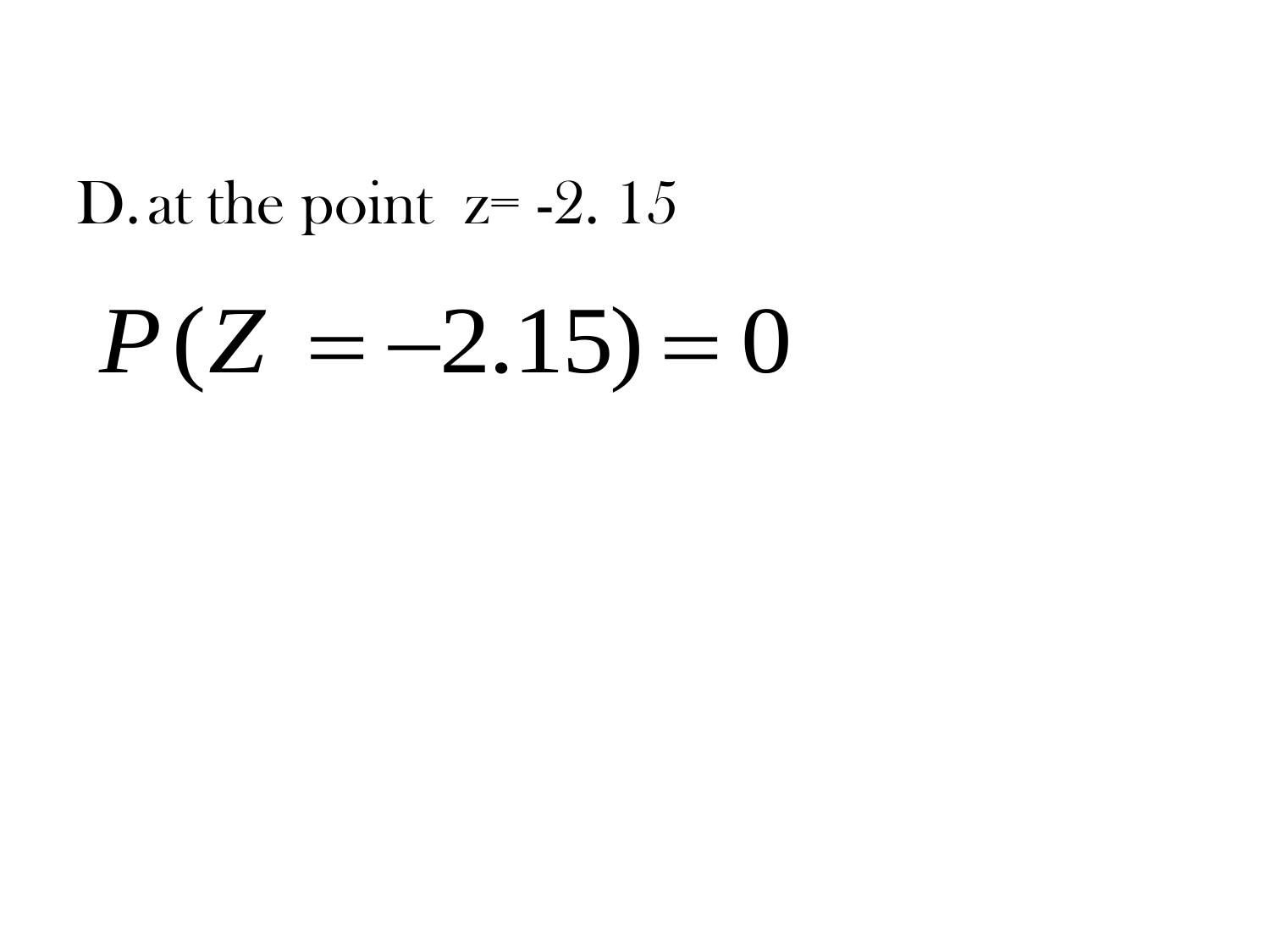## **EX (6.4 pg 179):**

Given a normal distribution with *µ=50 , σ=10* . Find the probability that **X** assumes a value between **45** and **62**.

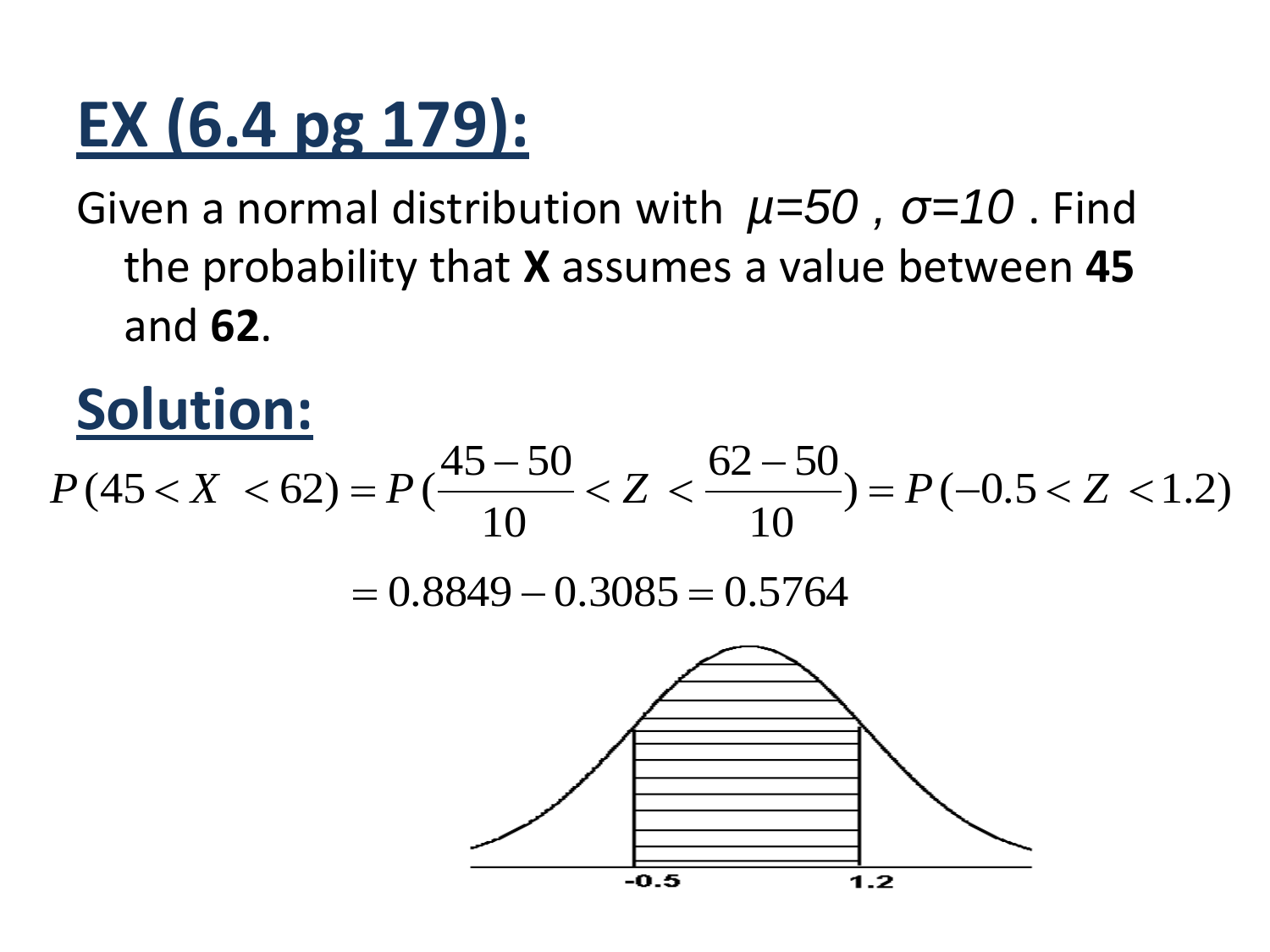EX(6.5 pg 180) :

Given a normal distribution with *µ=300 ,* 

*σ=50*, find the probability that **X** assumes a value greater than **362**.

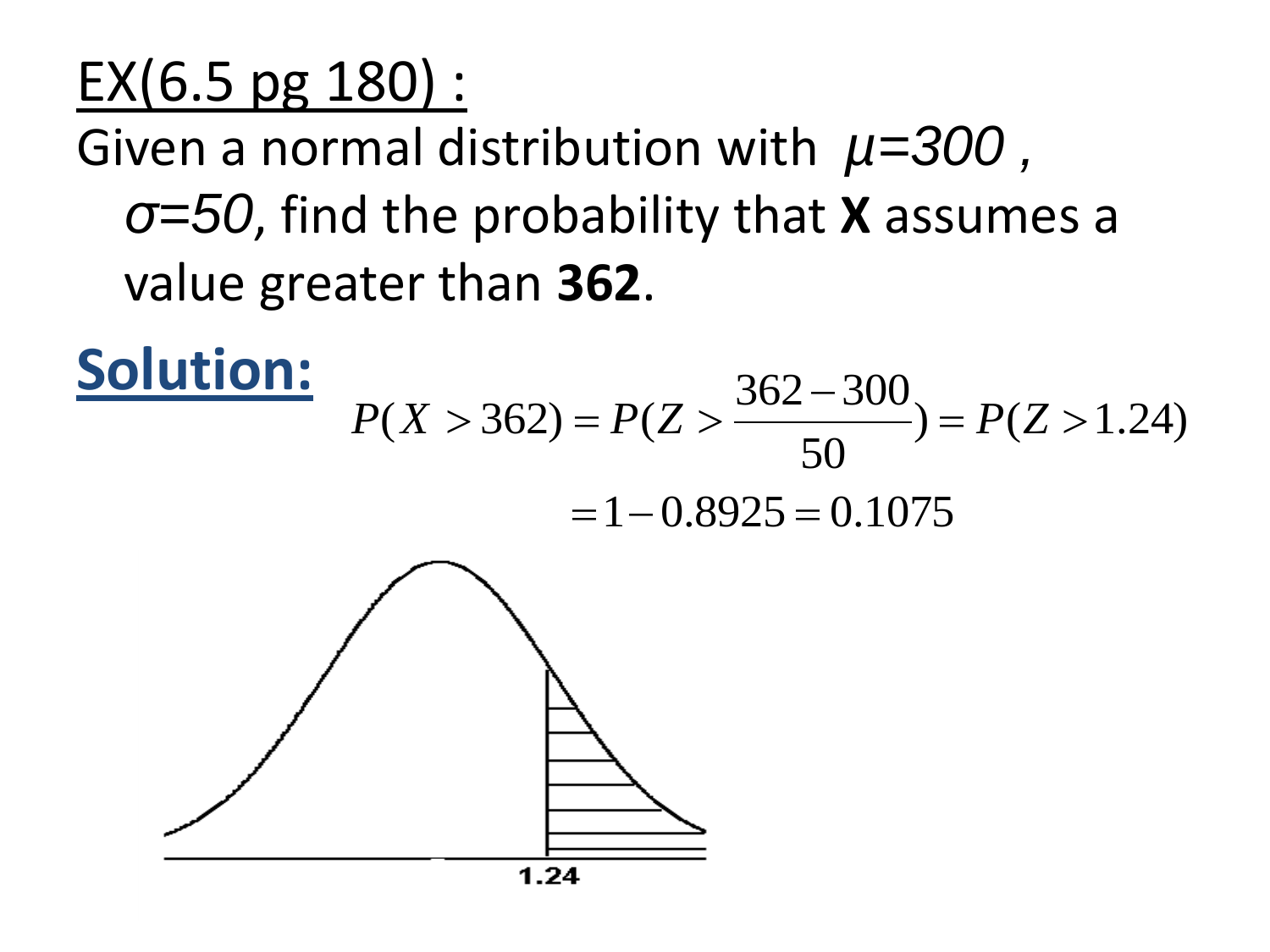#### **Applications of the Normal Distribution:**

## **EX (1):**

The reaction time of a driver to visual stimulus is normally distributed with a mean of **0.4** second and a standard deviation of **0.05** second.

(a) What is the probability that a reaction requires more than **0.5** second?

(b) What is the probability that a reaction requires between **0.4** and **0.5** second?

(c ) Find mean and variance.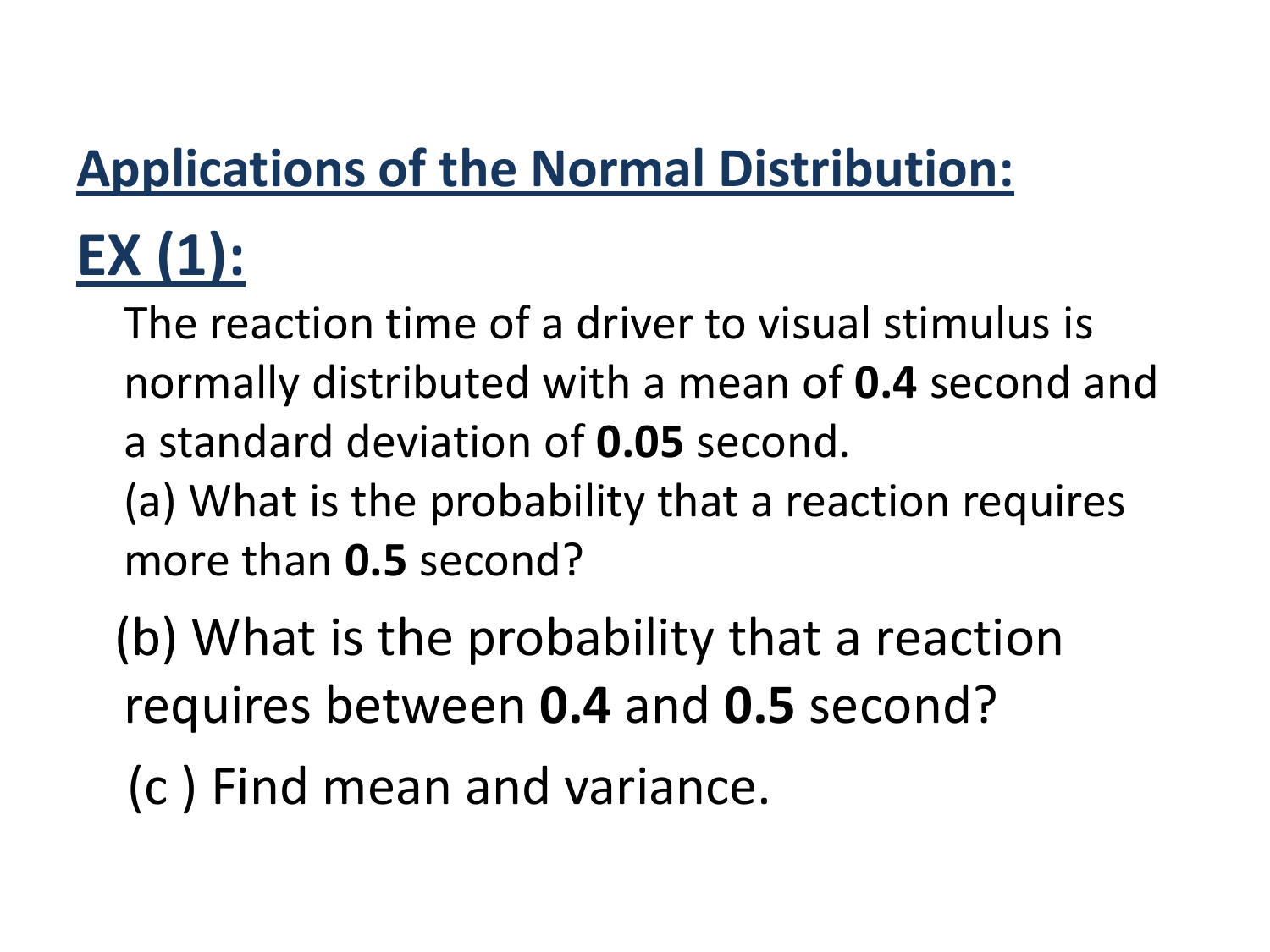## **Solution:**

 $\mu_X = 0.4, \sigma_X = 0.05$ 

(a) What is the probability that a reaction requires more than **0.5** second?

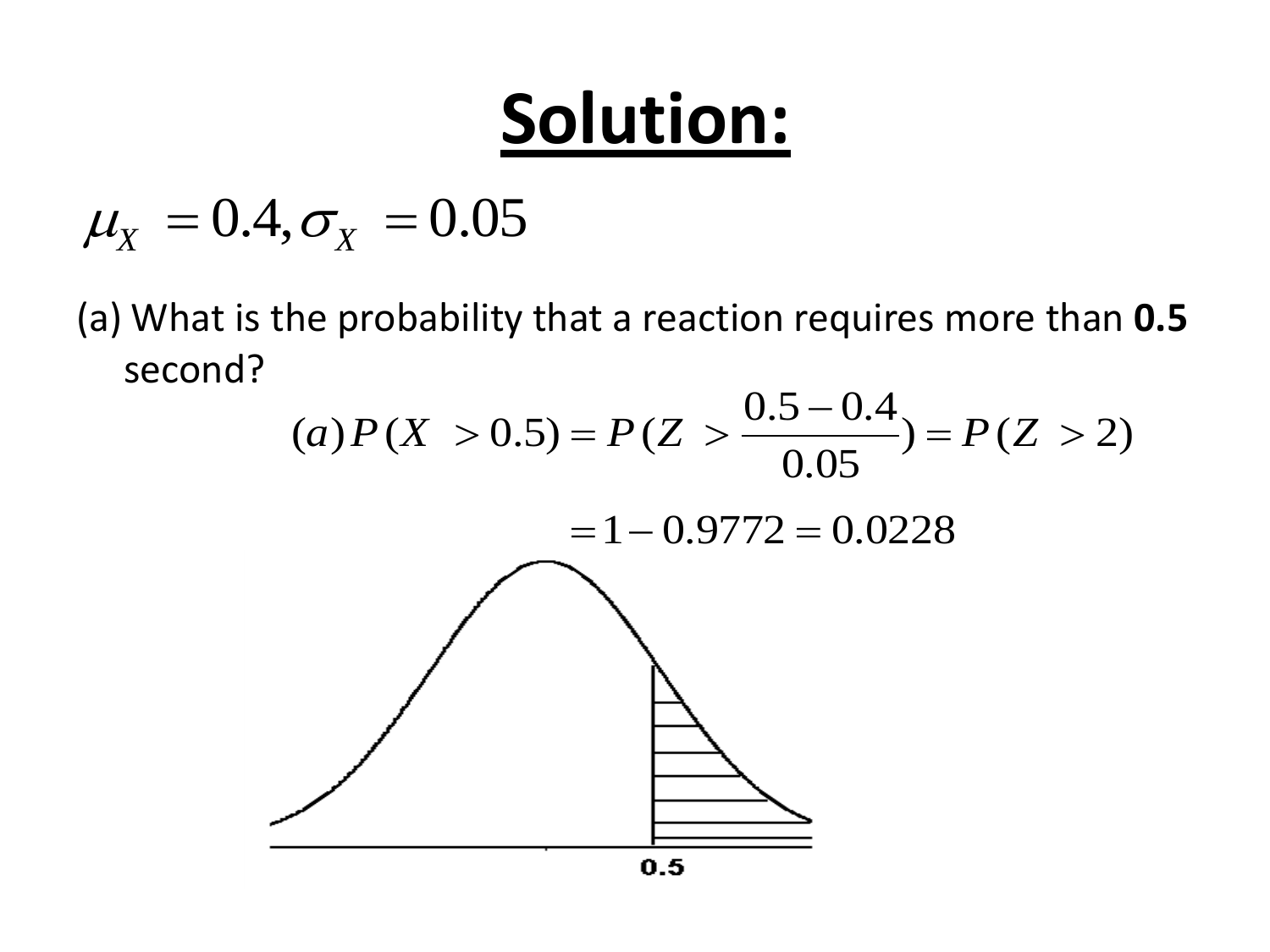(b) What is the probability that a reaction requires between 0.4 and 0.5 second?

(b) 
$$
P(0.4 < X < 0.5) = P\left(\frac{0.4 - 0.4}{0.05} < Z < \frac{0.5 - 0.4}{0.05}\right)
$$

\n $= P(0 < Z < 2) = 0.9772 - 0.5 = 0.4772$ 

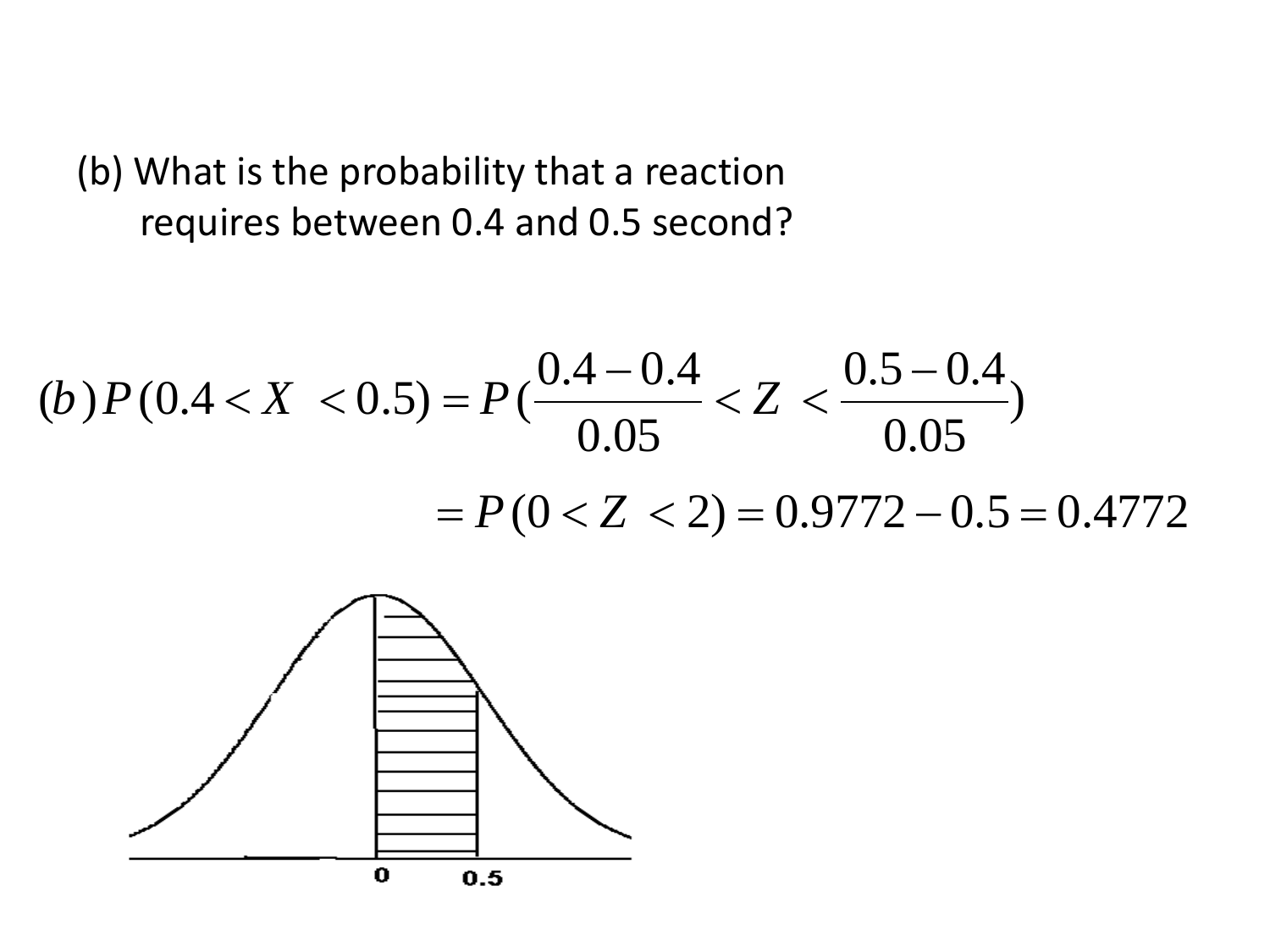(c) Find mean and variance.

(c)  $\mu = 0.4, \sigma^2 = 0.0025$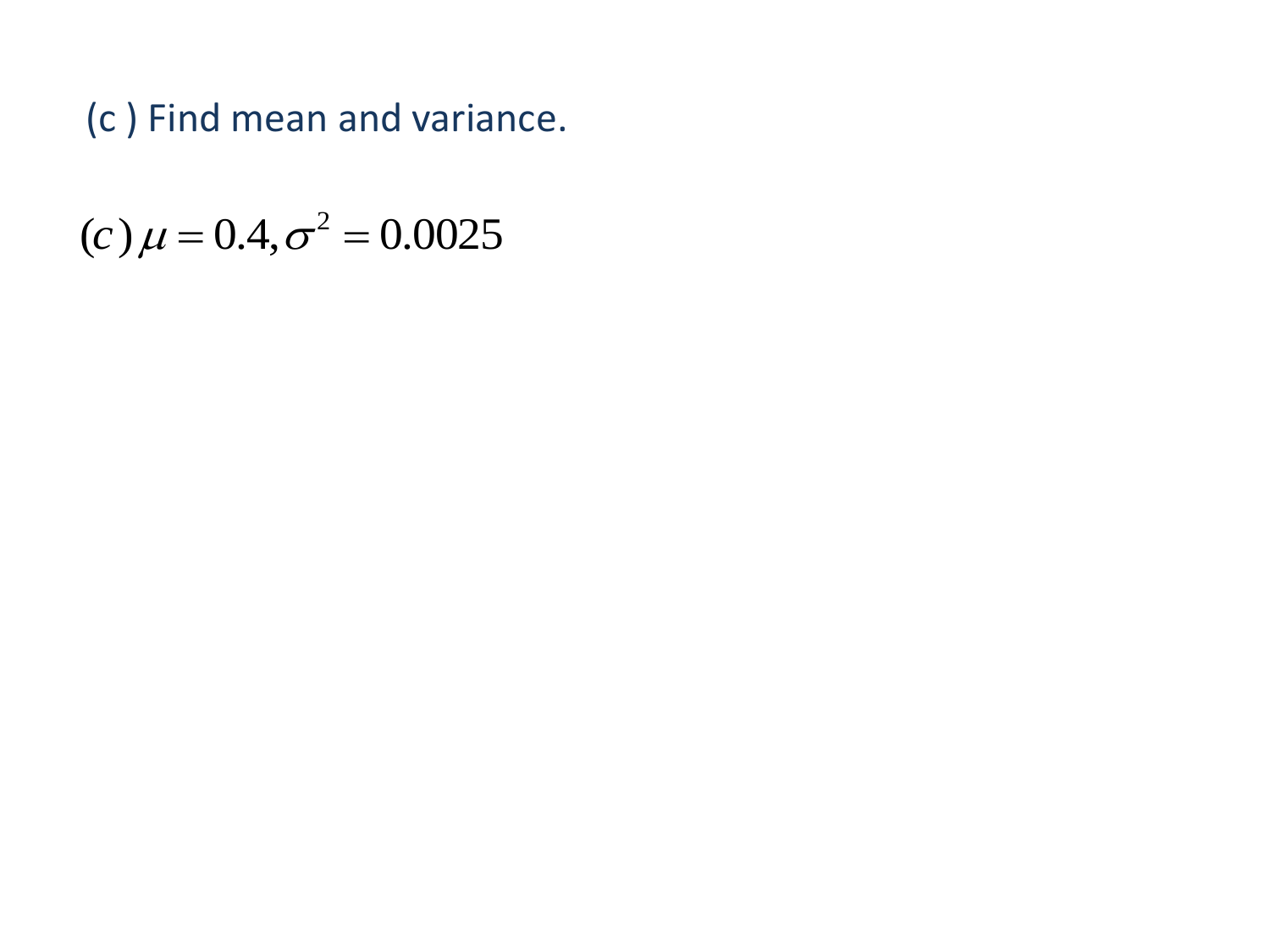## **EX (2):**

The line width of a tool used for

semiconductor manufacturing is assumed to

be normally distributed with a mean of 0.5

micrometer and a standard deviation of 0.05 micrometer.

- (a) What is the probability that a line width is greater than 0.62 micrometer?
- (b) What is the probability that a line width is between 0.47 and 0.63 micrometer?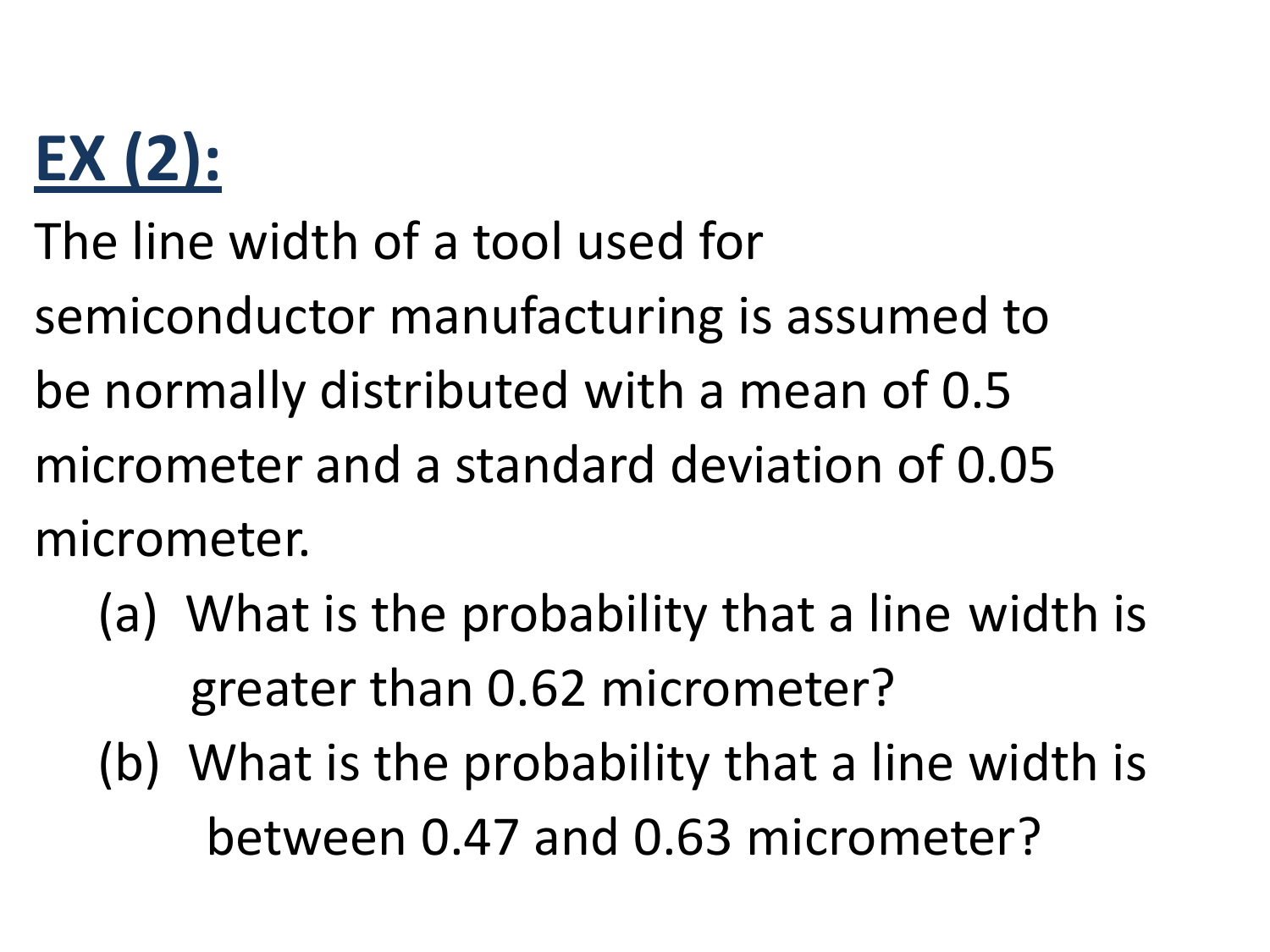#### **Solution:**

#### **(a) What is the probability that a line width is greater than 0.62 micrometer?**

$$
\mu_X = 0.5, \quad \sigma_X = 0.05
$$
\n
$$
(a) P(x > 0.62) = P(Z > \frac{0.62 - 0.5}{0.05}) = P(Z > 2.4)
$$
\n
$$
= 1 - 0.9918 = 0.0082
$$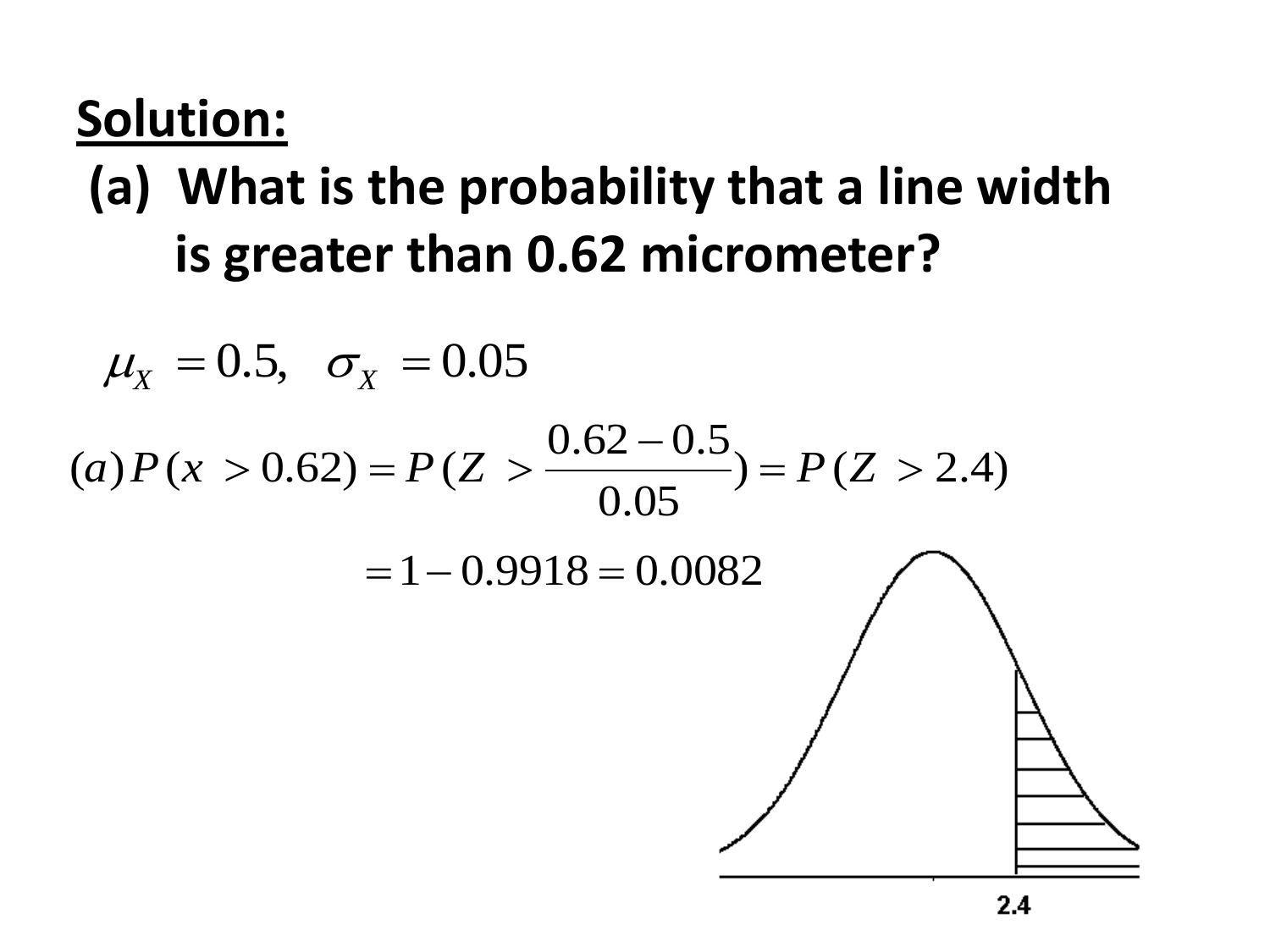## **(b) What is the probability that a line width is**

between 0.47 and 0.63 micrometer?  
\n(b) 
$$
P(0.47 < X < 0.63) = P(\frac{0.47 - 0.5}{0.05} < Z < \frac{0.63 - 0.5}{0.05})
$$
  
\n $= P(-0.6 < Z < 2.6) = 0.9953 - 0.2743 = 0.721$ 

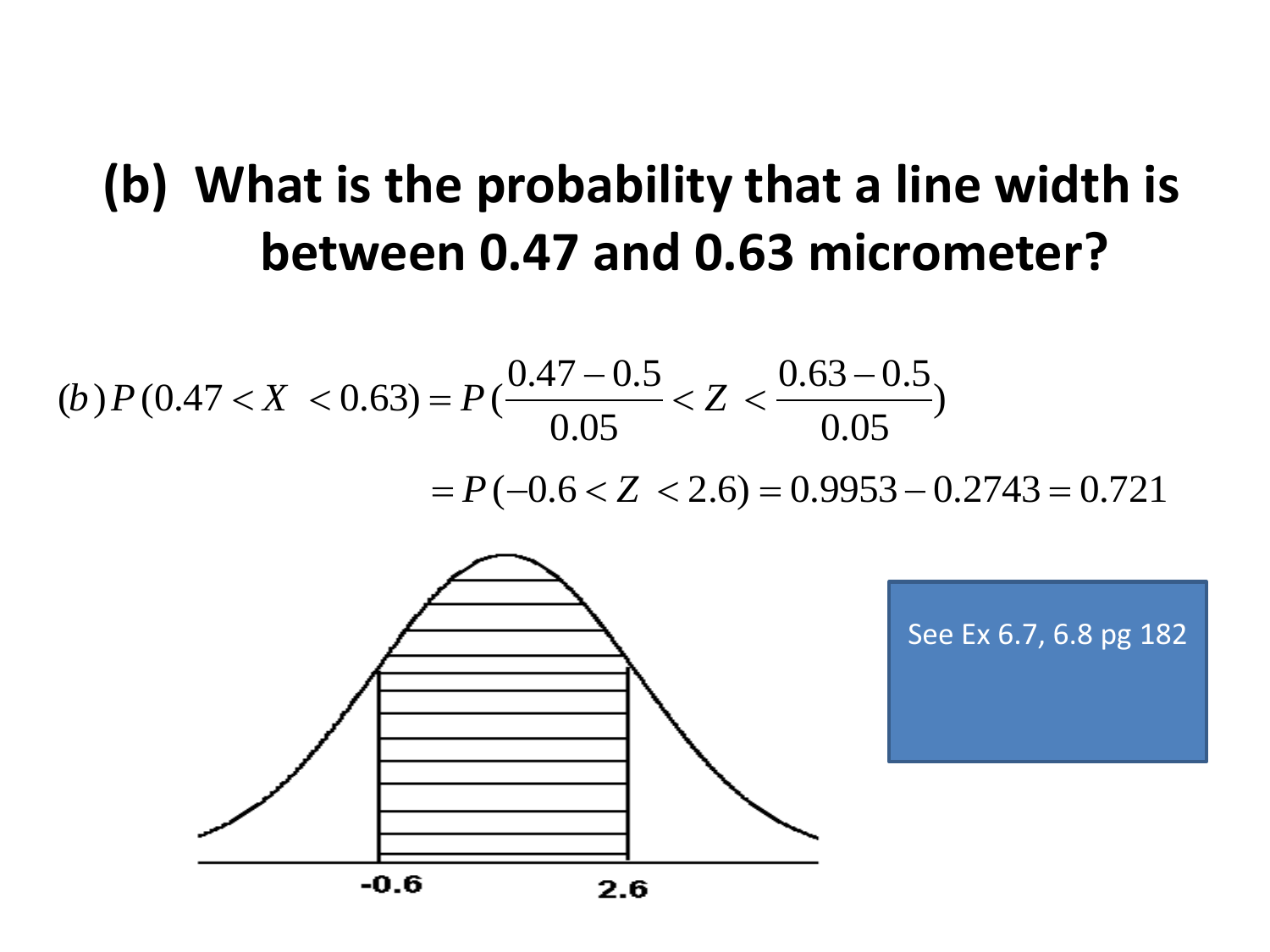#### **Normal Approximation to the Binomial(Reading): Theorem:**

If **X** is a binomial random variable with mean *µ=n p* and variance *σ²=n p q* , then the limiting form of the distribution of

$$
Z = \frac{X - n p}{\sqrt{n p q}} \quad \text{as } n \to \infty
$$

is the standard normal distribution *N(0,1) .*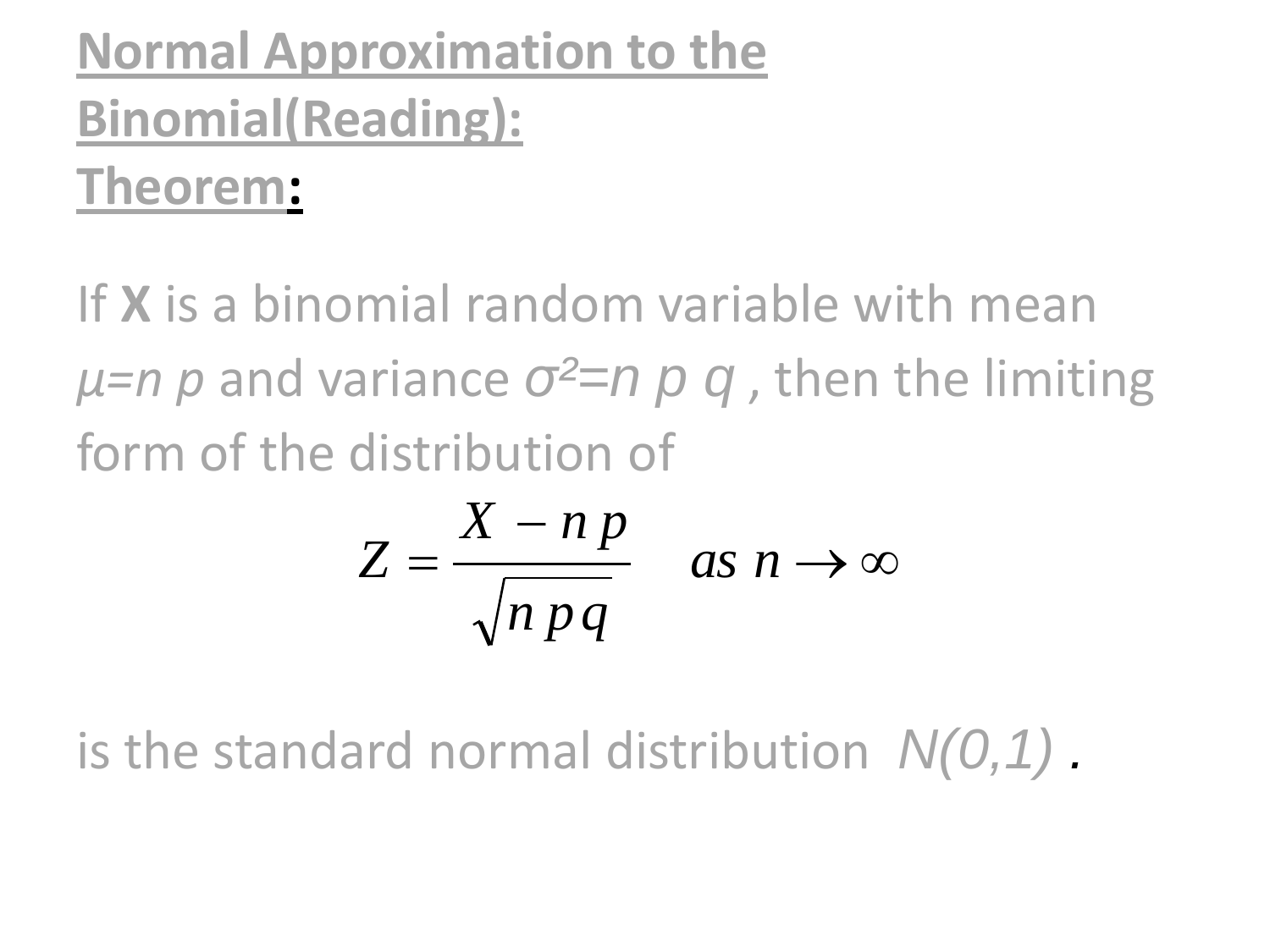### **EX**

The probability that a patient recovers from rare blood disease is **0.4**. If **100** people are known to have contracted this disease, what is the probability that less than **30** survive?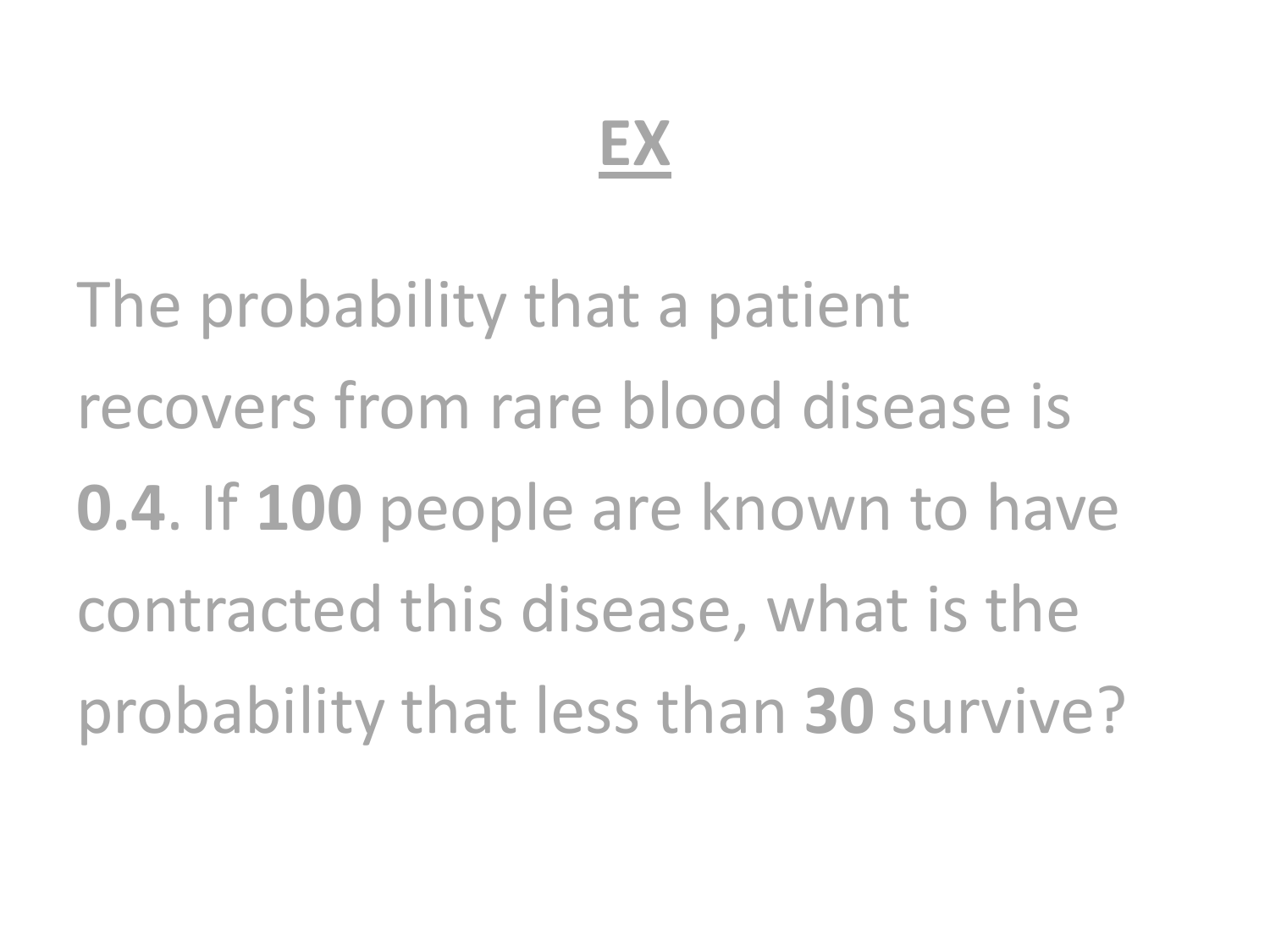$$
\begin{array}{c}\n\text{Solution:} \\
n = 100 \quad , \quad p = 0.4 \quad , \quad q = 0.6 \\
\mu = np = (100)(0.4) = 40 \quad , \\
\sigma = \sqrt{npq} = \sqrt{(100)(0.4)(0.6)} = 4.899 \\
P(X < 30) = P(Z < \frac{30 - 40}{4.899}) = P(Z < -2.04) = 0.0207 \\
\hline\n\end{array}
$$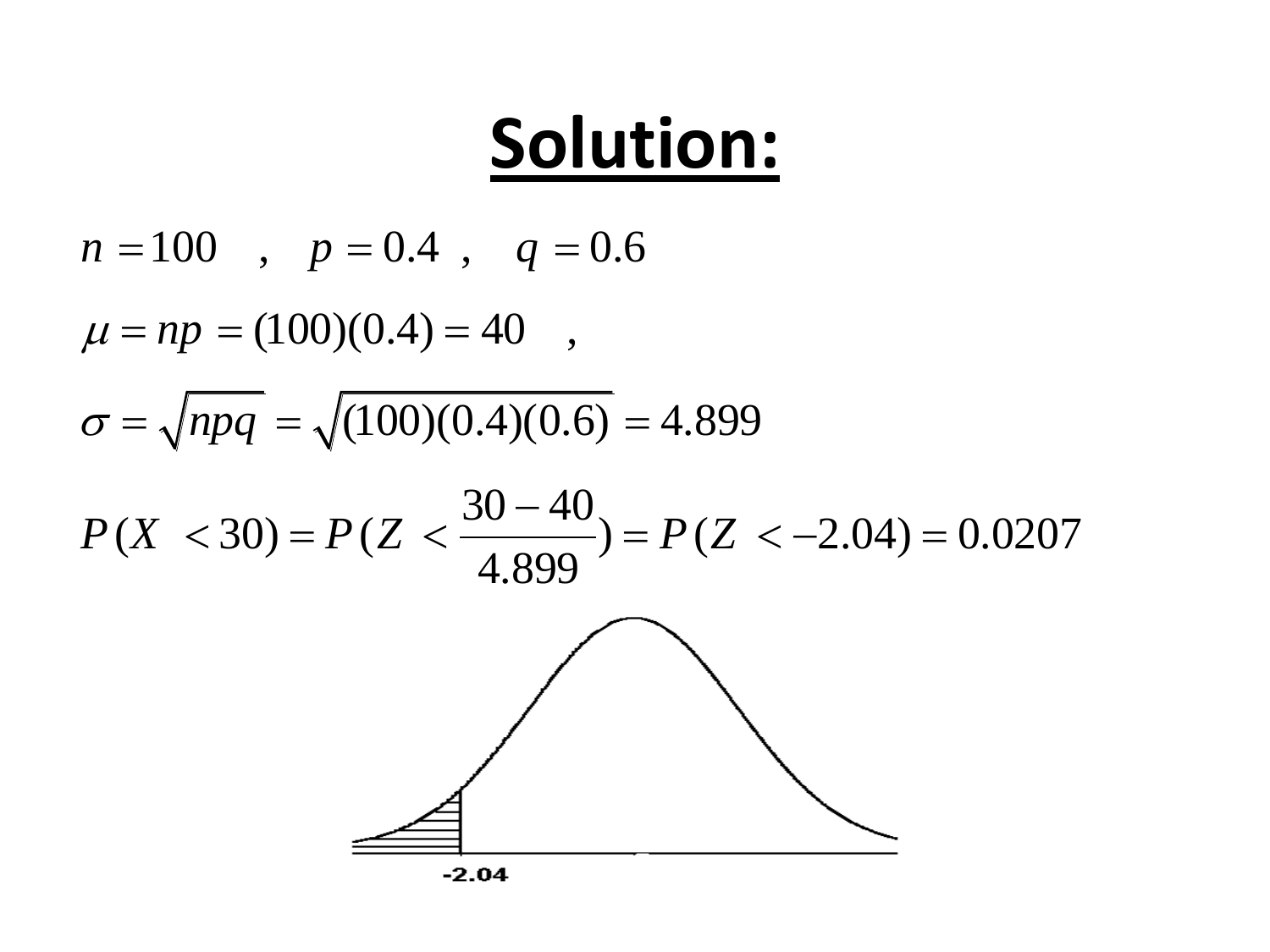## EX (6.16, pg 192)

A multiple – choice quiz has **200**  questions each with **4** possible answers of which only **1** is the correct answer. What is the probability that sheer guess – work yields from **25** to **30** correct answers for **80** of the **200** problems about which the student has no knowledge?